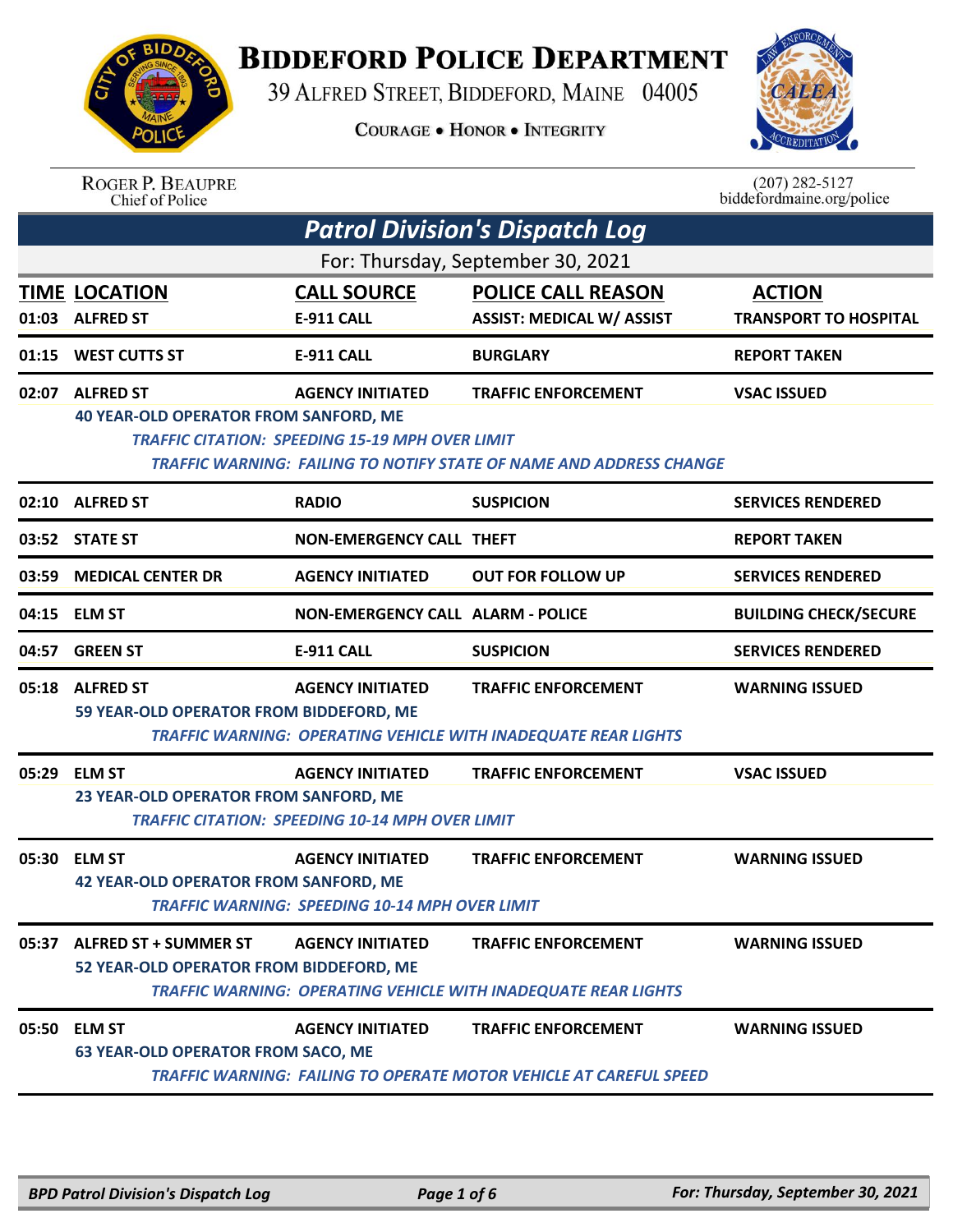|       | <b>TIME LOCATION</b><br>06:03 ALFRED ST + GRAHAM ST<br><b>20 YEAR-OLD OPERATOR FROM SACO, ME</b> | <b>CALL SOURCE</b><br><b>AGENCY INITIATED</b><br><b>TRAFFIC WARNING: OPERATING WITH INADEQUATE HEADLIGHTS</b>                                                                                        | <b>POLICE CALL REASON</b><br><b>TRAFFIC ENFORCEMENT</b>                                                 | <b>ACTION</b><br><b>WARNING ISSUED</b> |
|-------|--------------------------------------------------------------------------------------------------|------------------------------------------------------------------------------------------------------------------------------------------------------------------------------------------------------|---------------------------------------------------------------------------------------------------------|----------------------------------------|
|       | 06:33 ELM ST                                                                                     |                                                                                                                                                                                                      | NON-EMERGENCY CALL TRAFFIC ENFORCEMENT                                                                  | <b>SERVICES RENDERED</b>               |
|       | 06:48 ALFRED ST                                                                                  | <b>NON-EMERGENCY CALL CHECK WELFARE</b>                                                                                                                                                              |                                                                                                         | <b>TRANSPORT TO HOSPITAL</b>           |
|       | 06:51 SOUTH ST + VILLAGE LN<br>32 YEAR-OLD OPERATOR FROM LIMINGTON, ME                           | <b>AGENCY INITIATED</b><br><b>TRAFFIC CITATION: SPEEDING 15-19 MPH OVER LIMIT</b>                                                                                                                    | <b>TRAFFIC ENFORCEMENT</b>                                                                              | <b>VSAC ISSUED</b>                     |
|       | 07:01 HARDING ST                                                                                 | <b>AGENCY INITIATED</b>                                                                                                                                                                              | <b>PAPERWORK</b>                                                                                        | <b>PAPERWORK NOT SERVED</b>            |
|       | 07:16 POOL ST<br>22 YEAR-OLD OPERATOR FROM MONMOUTH, ME                                          | <b>AGENCY INITIATED</b><br><b>TRAFFIC WARNING: SPEEDING 10-14 MPH OVER LIMIT</b>                                                                                                                     | <b>TRAFFIC ENFORCEMENT</b>                                                                              | <b>WARNING ISSUED</b>                  |
|       | 07:24 BRADBURY ST                                                                                | <b>AGENCY INITIATED</b>                                                                                                                                                                              | <b>PAPERWORK</b>                                                                                        | <b>PAPERWORK SERVED</b>                |
|       | 07:31 POOL ST<br>22 YEAR-OLD OPERATOR FROM PORTLAND, ME                                          | <b>AGENCY INITIATED</b><br><b>TRAFFIC WARNING: SPEEDING 10-14 MPH OVER LIMIT</b>                                                                                                                     | <b>TRAFFIC ENFORCEMENT</b>                                                                              | <b>WARNING ISSUED</b>                  |
|       | 07:32 CUTTS ST<br>DEFENDANT: JUVENILE - X  AGE: 16  RESIDENT OF: BIDDEFORD, ME                   | <b>AGENCY INITIATED</b><br><b>CHARGE: POSSESSION OF MARIJUANA UNDER 21 YRS OLD</b>                                                                                                                   | <b>PAPERWORK</b>                                                                                        | <b>SUMMONS ISSUED</b>                  |
| 07:40 | <b>GREEN ST + CRESCENT ST</b>                                                                    | NON-EMERGENCY CALL ASSIST OTHER AGENCY                                                                                                                                                               |                                                                                                         | <b>NEGATIVE CONTACT</b>                |
|       | 07:42 ALFRED ST + SUMMER ST<br>35 YEAR-OLD OPERATOR FROM BIDDEFORD, ME                           | <b>AGENCY INITIATED</b><br>TRAFFIC WARNING:  FAILURE TO REGISTER VEHICLE                                                                                                                             | <b>TRAFFIC ENFORCEMENT</b>                                                                              | <b>WARNING ISSUED</b>                  |
| 07:53 | <b>ALFRED ST</b><br>71 YEAR-OLD OPERATOR FROM SCARBOROUGH, ME                                    | <b>AGENCY INITIATED</b>                                                                                                                                                                              | <b>TRAFFIC ENFORCEMENT</b><br><b>TRAFFIC WARNING: IMPROPERLY OPERATING MOTOR VEHICLE IN LANES</b>       | <b>WARNING ISSUED</b>                  |
|       | 08:04 ELM ST<br>28 YEAR-OLD OPERATOR FROM BIDDEFORD, ME                                          | <b>AGENCY INITIATED</b><br><b>TRAFFIC WARNING: FAILING TO OBTAIN DRIVERS LICENSE</b><br><b>TRAFFIC WARNING: FAILURE TO REGISTER VEHICLE</b><br><b>TRAFFIC WARNING: SPEEDING 10-14 MPH OVER LIMIT</b> | <b>TRAFFIC ENFORCEMENT</b>                                                                              | <b>WARNING ISSUED</b>                  |
| 08:09 | <b>POOL ST + NEWTOWN RD</b><br>44 YEAR-OLD OPERATOR FROM DURHAM, ME                              | <b>AGENCY INITIATED</b><br><b>TRAFFIC WARNING: SPEEDING 10-14 MPH OVER LIMIT</b>                                                                                                                     | <b>TRAFFIC ENFORCEMENT</b>                                                                              | <b>WARNING ISSUED</b>                  |
| 08:11 | <b>GREEN ST</b>                                                                                  | <b>E-911 CALL</b>                                                                                                                                                                                    | <b>VEHICLE CRASH - POLICE ONLY</b>                                                                      | <b>STATE FORM TAKEN</b>                |
| 08:17 | <b>ELM ST</b><br><b>36 YEAR-OLD OPERATOR FROM ARUNDEL, ME</b>                                    | <b>AGENCY INITIATED</b>                                                                                                                                                                              | <b>TRAFFIC ENFORCEMENT</b><br><b>TRAFFIC CITATION: OPERATE VEHICLE W/O VALID INSPECTION CERTIFICATE</b> | <b>VSAC ISSUED</b>                     |
|       | <b>BPD Patrol Division's Dispatch Log</b>                                                        | Page 2 of 6                                                                                                                                                                                          |                                                                                                         | For: Thursday, September 30, 2021      |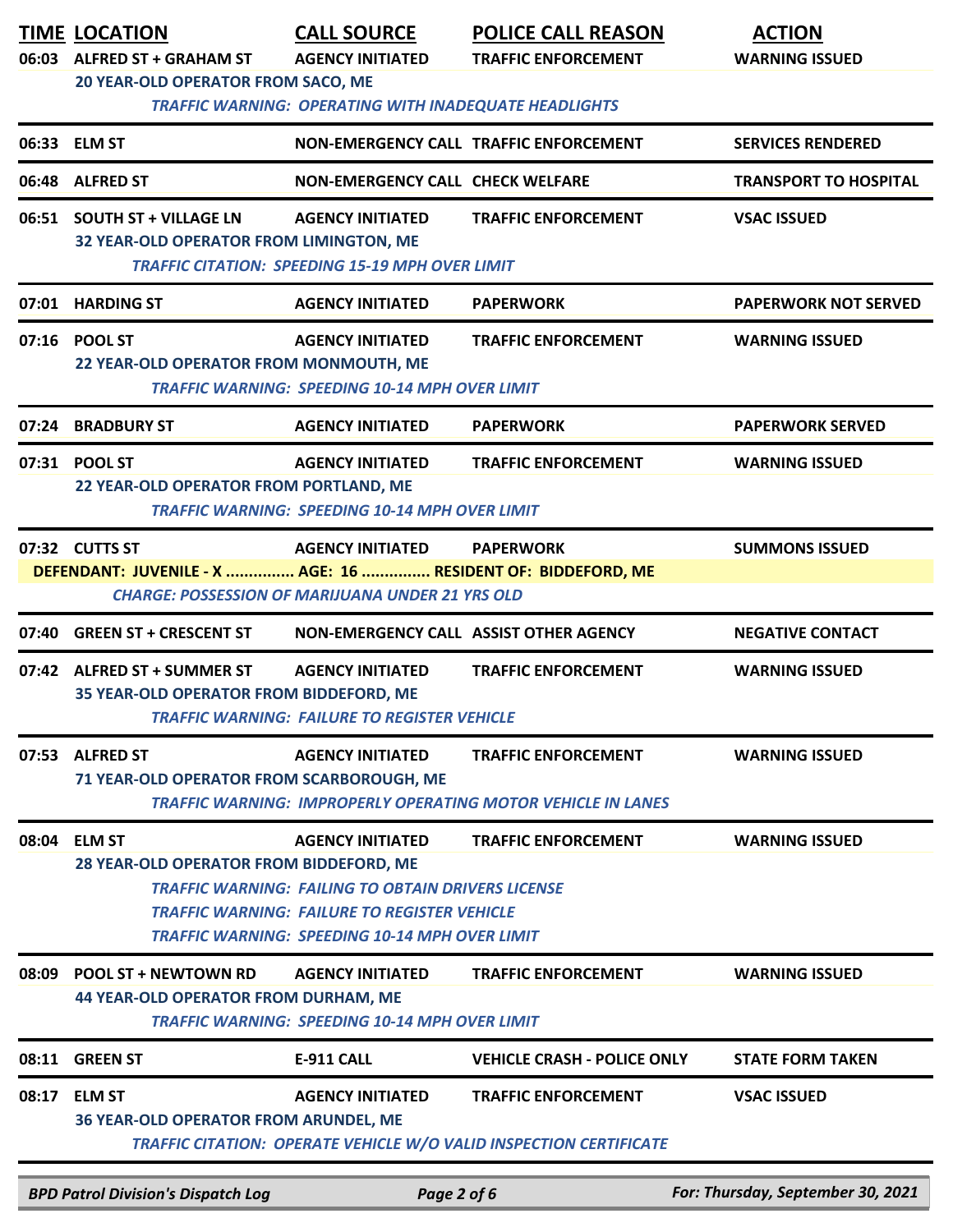|       | <b>TIME LOCATION</b><br>08:19 CHAPEL ST                                                           | <b>CALL SOURCE</b><br><b>WALK-IN AT STATION</b>                                   | <b>POLICE CALL REASON</b><br><b>DOMESTIC COMPLAINTS</b>                                                        | <b>ACTION</b><br><b>REPORT TAKEN</b> |
|-------|---------------------------------------------------------------------------------------------------|-----------------------------------------------------------------------------------|----------------------------------------------------------------------------------------------------------------|--------------------------------------|
|       | 08:34 GRAHAM ST                                                                                   | <b>NON-EMERGENCY CALL SUSPICION</b>                                               |                                                                                                                | <b>SERVICES RENDERED</b>             |
|       | 08:35 ALFRED ST + EDWARDS AVE<br>24 YEAR-OLD OPERATOR FROM SPRINGVALE, ME                         | <b>AGENCY INITIATED</b>                                                           | <b>TRAFFIC ENFORCEMENT</b><br>TRAFFIC CITATION: OPERATE VEHICLE W/O VALID INSPECTION CERTIFICATE               | <b>VSAC ISSUED</b>                   |
|       | 08:40 GEORGE ST                                                                                   | <b>NON-EMERGENCY CALL SUSPICION</b>                                               |                                                                                                                | <b>SERVICES RENDERED</b>             |
|       | 08:53 ALFRED ST<br><b>CHARGE: VIOLATING CONDITION OF RELEASE</b><br><b>CHARGE: WARRANT ARREST</b> | <b>AGENCY INITIATED</b>                                                           | <b>PRISONER PROCESS</b><br>DEFENDANT: LAWRENCE ROLAND OUELLETTE  AGE: 50  RESIDENT OF: BIDDEFORD, ME           | <b>ARREST(S) MADE</b>                |
|       | 08:54 GRAHAM ST<br>67 YEAR-OLD OPERATOR FROM BIDDEFORD, ME                                        | <b>AGENCY INITIATED</b><br><b>TRAFFIC CITATION: SPEEDING 15-19 MPH OVER LIMIT</b> | <b>TRAFFIC ENFORCEMENT</b>                                                                                     | <b>VSAC ISSUED</b>                   |
|       | 08:59 QUIMBY ST + SOUTH ST NON-EMERGENCY CALL SUSPICION                                           |                                                                                   |                                                                                                                | <b>PARKING TICKET ISSUED</b>         |
|       | 09:03 HILL ST + MAIN ST<br><b>CHARGE: OPERATE VEHICLE WITHOUT LICENSE</b>                         |                                                                                   | NON-EMERGENCY CALL TRAFFIC ENFORCEMENT<br>DEFENDANT: WILMER S HERNANDEZ  AGE: 18  RESIDENT OF: LAWRENCE, MA    | <b>SUMMONS ISSUED</b>                |
|       | 09:09 HIGH ST                                                                                     | <b>AGENCY INITIATED</b>                                                           | <b>OUT FOR FOLLOW UP</b>                                                                                       | <b>SERVICES RENDERED</b>             |
|       | 09:11 ELM ST + BEAUDOIN AVE<br>57 YEAR-OLD OPERATOR FROM HOLDERNESS, NH                           | <b>AGENCY INITIATED</b>                                                           | <b>TRAFFIC ENFORCEMENT</b><br><b>TRAFFIC CITATION: USE OF HANDHELD DEVICE WHILE OPERATING MV (1ST OFFENSE)</b> | <b>VSAC ISSUED</b>                   |
|       | 09:25 ELM ST + JANELLE ST<br>24 YEAR-OLD OPERATOR FROM SACO, ME                                   | <b>AGENCY INITIATED</b><br><b>TRAFFIC WARNING: SPEEDING 1-9 MPH OVER LIMIT</b>    | <b>TRAFFIC ENFORCEMENT</b><br><b>TRAFFIC WARNING: FAILURE TO DISPLAY FRONT/REAR REGISTRATION PLATE</b>         | <b>WARNING ISSUED</b>                |
| 09:30 | <b>ELM ST + FOREST ST</b><br>24 YEAR-OLD OPERATOR FROM BIDDEFORD, ME                              | <b>AGENCY INITIATED</b>                                                           | <b>TRAFFIC ENFORCEMENT</b><br><b>TRAFFIC WARNING: OPERATE VEHICLE W/O VALID INSPECTION CERTIFICATE</b>         | <b>WARNING ISSUED</b>                |
| 09:37 | <b>ELM ST + FOREST ST</b><br>25 YEAR-OLD OPERATOR FROM BIDDEFORD, ME                              | <b>AGENCY INITIATED</b>                                                           | <b>TRAFFIC ENFORCEMENT</b><br>TRAFFIC WARNING: OPERATE VEHICLE W/O VALID INSPECTION CERTIFICATE                | <b>WARNING ISSUED</b>                |
| 09:49 | <b>ALFRED ST</b><br>28 YEAR-OLD OPERATOR FROM BRUNSWICK, ME                                       | <b>AGENCY INITIATED</b>                                                           | <b>TRAFFIC ENFORCEMENT</b><br>TRAFFIC CITATION: OPERATE VEHICLE W/O VALID INSPECTION CERTIFICATE               | <b>VSAC ISSUED</b>                   |
|       | 09:54 CLEAVES ST                                                                                  | <b>NON-EMERGENCY CALL SUSPICION</b>                                               |                                                                                                                | <b>GONE ON ARRIVAL</b>               |
|       | 10:00 ALFRED ST + ARENA DR<br>28 YEAR-OLD OPERATOR FROM LYMAN, ME                                 | <b>AGENCY INITIATED</b><br><b>TRAFFIC WARNING: SPEEDING 1-9 MPH OVER LIMIT</b>    | <b>TRAFFIC ENFORCEMENT</b>                                                                                     | <b>WARNING ISSUED</b>                |
|       | <b>BPD Patrol Division's Dispatch Log</b>                                                         | Page 3 of 6                                                                       |                                                                                                                | For: Thursday, September 30, 2021    |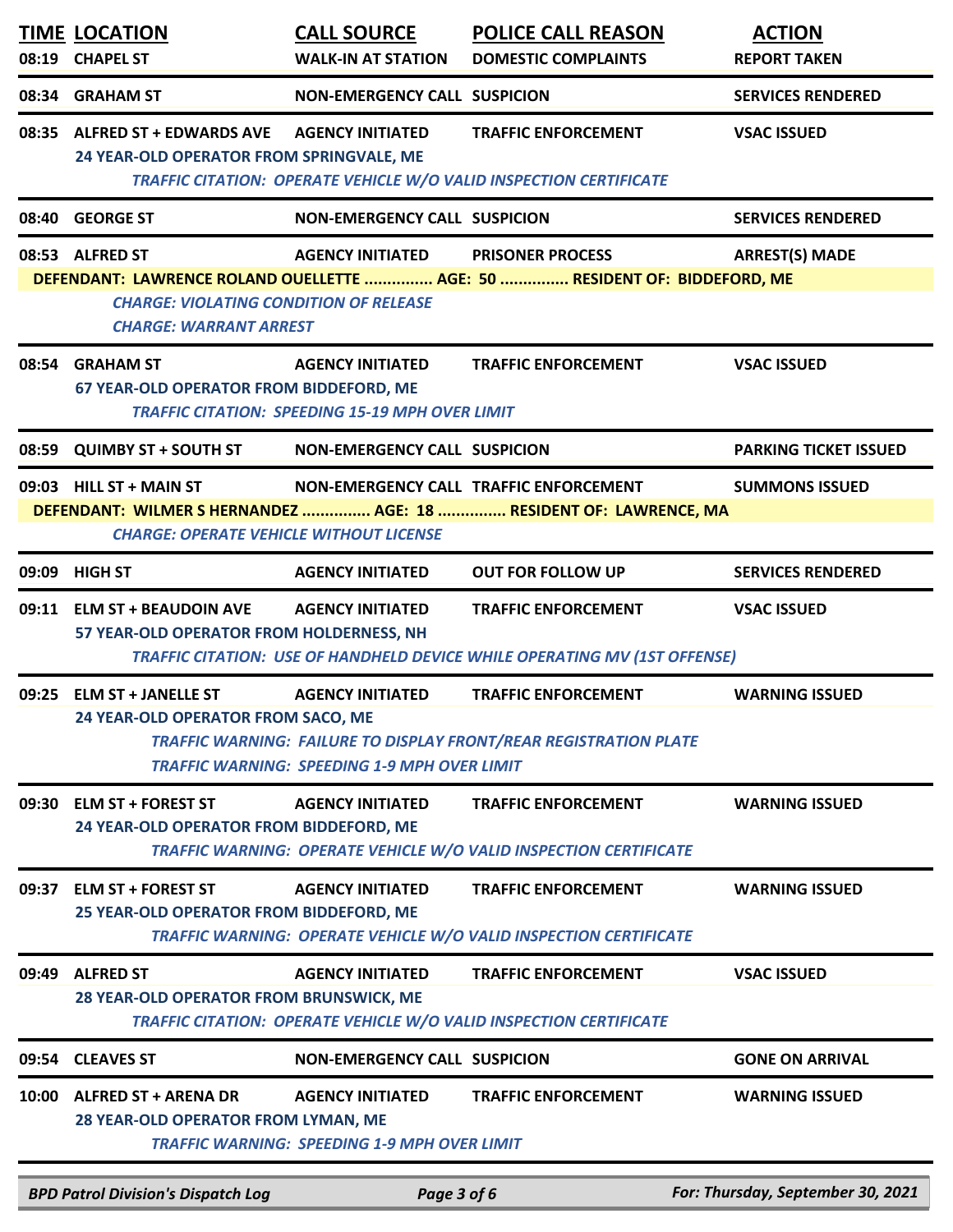| 10:17 | <b>TIME LOCATION</b><br><b>SOUTH ST</b>                                                                                                                                                                                              | <b>CALL SOURCE</b><br><b>AGENCY INITIATED</b>                                                                                                     | <b>POLICE CALL REASON</b><br><b>ANIMAL COMPLAINT</b>                                                   | <b>ACTION</b><br><b>REPORT TAKEN</b> |  |
|-------|--------------------------------------------------------------------------------------------------------------------------------------------------------------------------------------------------------------------------------------|---------------------------------------------------------------------------------------------------------------------------------------------------|--------------------------------------------------------------------------------------------------------|--------------------------------------|--|
| 10:19 | <b>MILE STRETCH RD</b>                                                                                                                                                                                                               |                                                                                                                                                   | NON-EMERGENCY CALL ARTICLES LOST/FOUND                                                                 | <b>REPORT TAKEN</b>                  |  |
|       | 10:33 ALFRED ST<br>24 YEAR-OLD OPERATOR FROM BIDDEFORD, ME                                                                                                                                                                           | <b>AGENCY INITIATED</b><br><b>TRAFFIC WARNING: FAILING TO OBTAIN DRIVERS LICENSE</b><br><b>TRAFFIC WARNING: MOTOR VEHICLE FOLLOWING TOO CLOSE</b> | <b>TRAFFIC ENFORCEMENT</b><br>TRAFFIC WARNING: OPERATE VEHICLE W/O VALID INSPECTION CERTIFICATE        | <b>WARNING ISSUED</b>                |  |
| 10:43 | <b>ELM ST + JANELLE ST</b><br><b>66 YEAR-OLD OPERATOR FROM KENNEBUNK, ME</b>                                                                                                                                                         | <b>AGENCY INITIATED</b><br><b>TRAFFIC WARNING: OBSCURING MOTOR VEHICLE PLATES MARKS</b>                                                           | <b>TRAFFIC ENFORCEMENT</b><br><b>TRAFFIC WARNING: OPERATE VEHICLE W/O VALID INSPECTION CERTIFICATE</b> | <b>WARNING ISSUED</b>                |  |
| 10:56 | <b>MAIN ST</b>                                                                                                                                                                                                                       | <b>AGENCY INITIATED</b>                                                                                                                           | <b>COMMUNITY ENGAGEMENT</b>                                                                            | <b>NO VIOLATION</b>                  |  |
|       | 10:57 ALFRED ST<br>35 YEAR-OLD OPERATOR FROM KENNEBUNKPORT, ME                                                                                                                                                                       | <b>AGENCY INITIATED</b>                                                                                                                           | <b>TRAFFIC ENFORCEMENT</b><br>TRAFFIC WARNING: OPERATE VEHICLE W/O VALID INSPECTION CERTIFICATE        | <b>WARNING ISSUED</b>                |  |
|       | 10:57 ALFRED ST                                                                                                                                                                                                                      | <b>WALK-IN AT STATION</b>                                                                                                                         | <b>ARTICLES LOST/FOUND</b>                                                                             | <b>REPORT TAKEN</b>                  |  |
|       | 11:15 ELM ST + LINDALE AVE<br><b>35 YEAR-OLD OPERATOR FROM HARRISON, ME</b>                                                                                                                                                          | <b>AGENCY INITIATED</b>                                                                                                                           | <b>TRAFFIC ENFORCEMENT</b><br><b>TRAFFIC WARNING: OPERATE VEHICLE W/O VALID INSPECTION CERTIFICATE</b> | <b>WARNING ISSUED</b>                |  |
|       | 11:15 ALFRED ST                                                                                                                                                                                                                      | <b>NON-EMERGENCY CALL PAPERWORK</b>                                                                                                               |                                                                                                        | <b>SERVICES RENDERED</b>             |  |
|       | 11:16 HILL ST                                                                                                                                                                                                                        | NON-EMERGENCY CALL OUT FOR FOLLOW UP                                                                                                              |                                                                                                        | <b>SERVICES RENDERED</b>             |  |
| 11:21 | <b>MAIN ST</b>                                                                                                                                                                                                                       | <b>RADIO</b>                                                                                                                                      | <b>CHECK WELFARE</b>                                                                                   | <b>SERVICES RENDERED</b>             |  |
| 11:25 | POOL ST + MEETINGHOUSE R AGENCY INITIATED<br>18 YEAR-OLD OPERATOR FROM MILFORD, ME                                                                                                                                                   |                                                                                                                                                   | <b>TRAFFIC ENFORCEMENT</b><br>TRAFFIC WARNING: OPERATE VEHICLE W/O VALID INSPECTION CERTIFICATE        | <b>WARNING ISSUED</b>                |  |
| 11:29 | <b>MAY ST + ROUND HILL ST</b><br><b>AGENCY INITIATED</b><br><b>TRAFFIC ENFORCEMENT</b><br><b>VSAC ISSUED</b><br><b>42 YEAR-OLD OPERATOR FROM BIDDEFORD, ME</b><br>TRAFFIC CITATION: OPERATE VEHICLE W/O VALID INSPECTION CERTIFICATE |                                                                                                                                                   |                                                                                                        |                                      |  |
|       | 11:31 WINTER ST                                                                                                                                                                                                                      | <b>WALK-IN AT STATION</b>                                                                                                                         | <b>CRIM THREAT / TERRORIZING</b>                                                                       | <b>REPORT TAKEN</b>                  |  |
| 11:46 | <b>MAY ST + ROBERTS ST</b><br>24 YEAR-OLD OPERATOR FROM WATERBORO, ME                                                                                                                                                                | <b>AGENCY INITIATED</b>                                                                                                                           | <b>TRAFFIC ENFORCEMENT</b><br>TRAFFIC CITATION: OPERATE VEHICLE W/O VALID INSPECTION CERTIFICATE       | <b>VSAC ISSUED</b>                   |  |
| 11:50 | <b>MAIN ST</b>                                                                                                                                                                                                                       | <b>E-911 CALL</b>                                                                                                                                 | <b>DISTURBANCE / NOISE</b>                                                                             | <b>WARNING ISSUED</b>                |  |
| 12:10 | <b>HILL ST</b><br>32 YEAR-OLD OPERATOR FROM BIDDEFORD, ME                                                                                                                                                                            | <b>AGENCY INITIATED</b>                                                                                                                           | <b>TRAFFIC ENFORCEMENT</b><br>TRAFFIC CITATION: OPERATE VEHICLE W/O VALID INSPECTION CERTIFICATE       | <b>VSAC ISSUED</b>                   |  |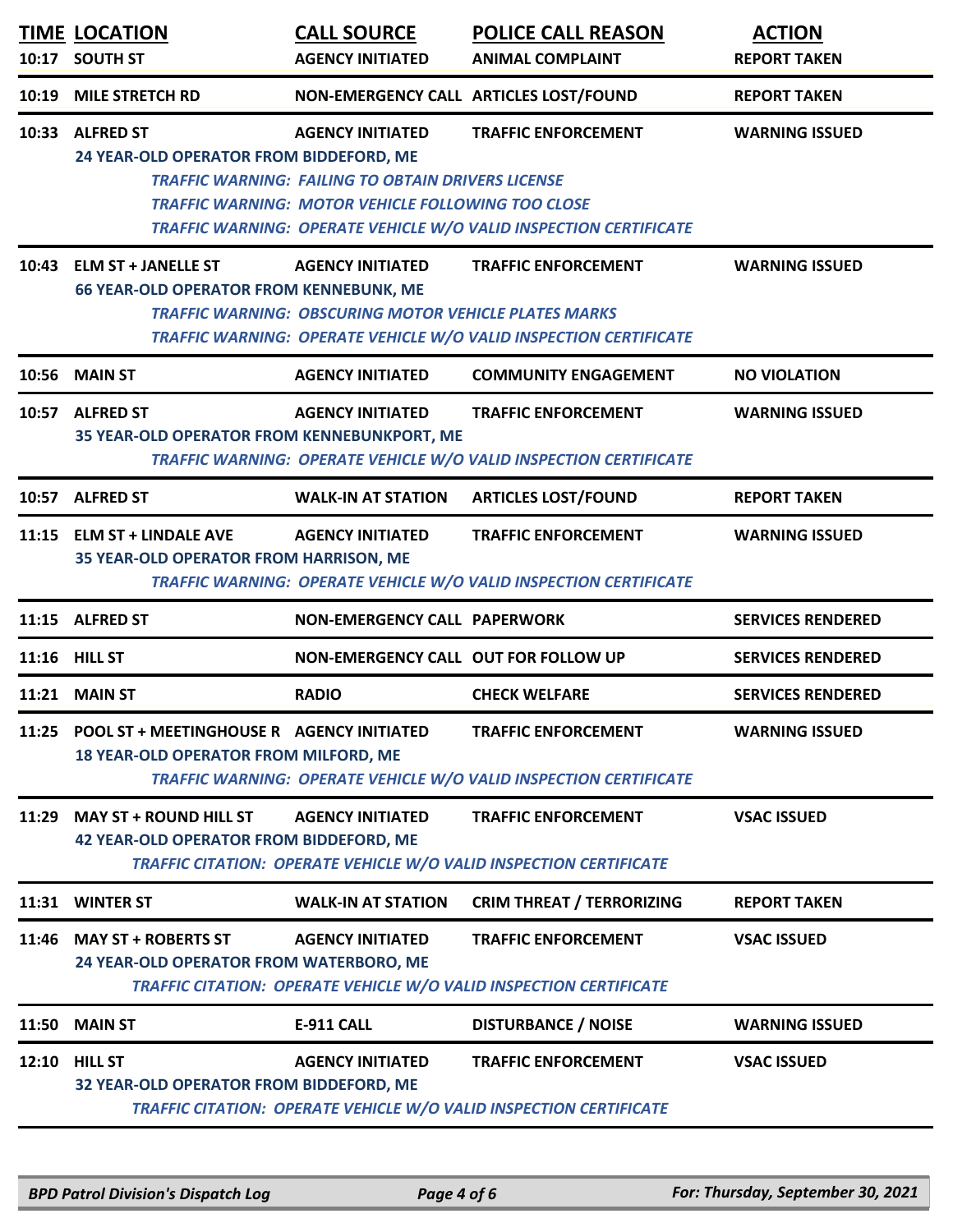|       | <b>TIME LOCATION</b>                                                      | <b>CALL SOURCE</b>                                    | <b>POLICE CALL REASON</b>                                                  | <b>ACTION</b>             |  |  |
|-------|---------------------------------------------------------------------------|-------------------------------------------------------|----------------------------------------------------------------------------|---------------------------|--|--|
| 12:31 | <b>HILL ST + TIGER WAY</b>                                                | <b>AGENCY INITIATED</b>                               | <b>TRAFFIC ENFORCEMENT</b>                                                 | <b>VSAC ISSUED</b>        |  |  |
|       | 44 YEAR-OLD OPERATOR FROM BIDDEFORD, ME                                   |                                                       |                                                                            |                           |  |  |
|       | <b>TRAFFIC CITATION: FAILING TO PRODUCE EVIDENCE OF VEHICLE INSURANCE</b> |                                                       |                                                                            |                           |  |  |
|       |                                                                           |                                                       | <b>TRAFFIC CITATION: OPERATE VEHICLE W/O VALID INSPECTION CERTIFICATE</b>  |                           |  |  |
|       |                                                                           |                                                       | <b>TRAFFIC WARNING: FAILING TO NOTIFY STATE OF NAME AND ADDRESS CHANGE</b> |                           |  |  |
|       |                                                                           | TRAFFIC WARNING: SPEEDING 1-9 MPH OVER LIMIT          | TRAFFIC WARNING: OPER. MV W/ EXPIRED MAINE LICENSE < OR = 90 DAYS          |                           |  |  |
|       |                                                                           |                                                       |                                                                            |                           |  |  |
|       | 12:46 POOL ST + DUFFYS WAY                                                | <b>AGENCY INITIATED</b>                               | <b>TRAFFIC ENFORCEMENT</b>                                                 | <b>WARNING ISSUED</b>     |  |  |
|       | 38 YEAR-OLD OPERATOR FROM OAKLAND, CA                                     |                                                       |                                                                            |                           |  |  |
|       |                                                                           | <b>TRAFFIC WARNING: SPEEDING 10-14 MPH OVER LIMIT</b> |                                                                            |                           |  |  |
|       | 12:57 POOL ST                                                             | <b>AGENCY INITIATED</b>                               | <b>TRAFFIC ENFORCEMENT</b>                                                 | <b>VSAC ISSUED</b>        |  |  |
|       | 20 YEAR-OLD OPERATOR FROM HILLSBORO, NH                                   |                                                       |                                                                            |                           |  |  |
|       |                                                                           | <b>TRAFFIC CITATION: SPEEDING 10 TO 14 OVER LIMIT</b> |                                                                            |                           |  |  |
|       | 13:21 WEST ST                                                             | <b>AGENCY INITIATED</b>                               | <b>TRAFFIC ENFORCEMENT</b>                                                 | <b>WARNING ISSUED</b>     |  |  |
|       | <b>13:30 MAIN ST</b>                                                      | NON-EMERGENCY CALL DISTURBANCE / NOISE                |                                                                            | <b>SERVICES RENDERED</b>  |  |  |
|       | 13:34 TIGER WAY                                                           | <b>E-911 CALL</b>                                     | 911 MISUSE                                                                 | <b>SERVICES RENDERED</b>  |  |  |
|       | 13:46 SOUTH ST                                                            | <b>WALK-IN AT STATION</b>                             | <b>ARTICLES LOST/FOUND</b>                                                 | <b>REPORT TAKEN</b>       |  |  |
|       | 13:56 SOUTH ST                                                            | <b>E-911 CALL</b>                                     | ATTEMPTED/THREATENED SUICIDE REPORT TAKEN                                  |                           |  |  |
| 13:57 | <b>SOUTH ST</b>                                                           |                                                       | NON-EMERGENCY CALL ATTEMPTED/THREATENED SUICIDE REPORT TAKEN               |                           |  |  |
| 14:11 | <b>GUINEA RD</b>                                                          | <b>WALK-IN AT STATION</b>                             | <b>FRAUD / SCAM</b>                                                        | <b>REPORT TAKEN</b>       |  |  |
| 14:27 | <b>MAIN ST</b>                                                            | <b>AGENCY INITIATED</b>                               | <b>VEHICLE CRASH - POLICE ONLY</b>                                         | <b>SERVICES RENDERED</b>  |  |  |
|       | 14:27 HILLS BEACH RD                                                      | NON-EMERGENCY CALL OUT FOR FOLLOW UP                  |                                                                            | <b>SERVICES RENDERED</b>  |  |  |
|       | <b>14:59 MAIN ST</b>                                                      | <b>NON-EMERGENCY CALL SUSPICION</b>                   |                                                                            | <b>NEGATIVE CONTACT</b>   |  |  |
|       | 15:42 ALFRED ST                                                           | <b>NON-EMERGENCY CALL BOLO</b>                        |                                                                            | <b>NEGATIVE CONTACT</b>   |  |  |
| 15:50 | <b>GRANITE ST</b>                                                         | NON-EMERGENCY CALL DISTURBANCE / NOISE                |                                                                            | <b>NEGATIVE CONTACT</b>   |  |  |
|       | 15:52 MAPLEWOOD AVE                                                       | <b>NON-EMERGENCY CALL SUSPICION</b>                   |                                                                            | <b>REPORT TAKEN</b>       |  |  |
|       | 15:52 MAY ST                                                              | <b>NON-EMERGENCY CALL JUVENILE OFFENSES</b>           |                                                                            | <b>NEGATIVE CONTACT</b>   |  |  |
|       | 15:59 MAIN ST                                                             | <b>AGENCY INITIATED</b>                               | <b>OUT FOR FOLLOW UP</b>                                                   | <b>SERVICES RENDERED</b>  |  |  |
|       | 16:11 WENTWORTH ST                                                        | <b>NON-EMERGENCY CALL CHECK WELFARE</b>               |                                                                            | <b>SERVICES RENDERED</b>  |  |  |
|       | 16:15 MIDDLE ST                                                           | <b>WALK-IN AT STATION</b>                             | <b>PROTECTION FROM ABUSE SERVICE PAPERWORK SERVED</b>                      |                           |  |  |
|       | 16:20 MAIN ST                                                             | NON-EMERGENCY CALL OUT FOR FOLLOW UP                  |                                                                            | <b>SERVICES RENDERED</b>  |  |  |
|       | 16:53 MIDDLE ST                                                           | <b>AGENCY INITIATED</b>                               | <b>PAPERWORK</b>                                                           | <b>NO ACTION REQUIRED</b> |  |  |
|       | 17:11 FOSS ST                                                             |                                                       | NON-EMERGENCY CALL VIOL PROTECTION FROM ABUSE                              | <b>REPORT TAKEN</b>       |  |  |